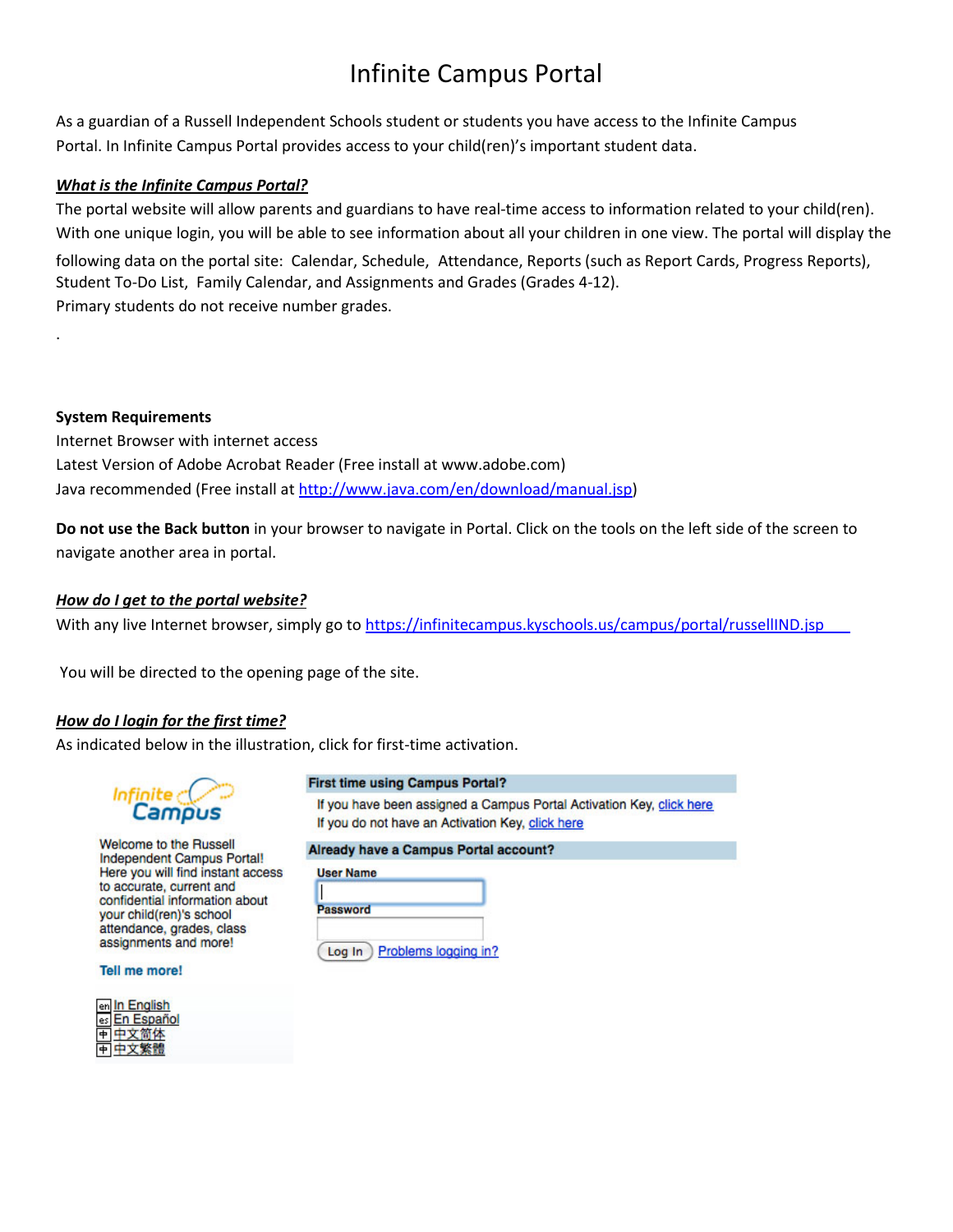Each guardian will be supplied a 32-digit unique first-time login ID (see below). This ID will need to be transferred into the boxes below.



Click on the "Submit" button after the 32 characters have been placed into the Activation Key area.

If completed successfully, a screen like the one below will appear. At this point, choose a unique username and password.



**Welcome to the Russell Independent Campus Portal!** Here you will find instant access to accurate, current and confidential information about your child(ren)'s school attendance, grades, class assignments and more!

**Tell me more!** 

| er | Engli<br>ic) |
|----|--------------|
|    | ٦<br>csc     |
|    |              |
|    |              |

## **Campus Portal account creation successful!**

Welcomer terms and individually you are now ready to create your Campus Portal account. You must enter a user name and password that you will use to access Campus Portal in the future.

| <b>User Name</b>       |                   |
|------------------------|-------------------|
|                        | Step 1            |
| <b>Password</b>        |                   |
|                        | Step <sub>2</sub> |
| <b>Verify Password</b> |                   |
|                        | Step 3            |
| <b>Create Account</b>  | Step 4            |

The most effective usernames are set up using the **firstname.lastname** formula. For instance, Patrick Student would have a username of patrick.student .

Passwords must be "**strong**" passwords (must include a number or character). The system will describe the password requirements and will not allow you to move on until it are sufficient in length and characters (see below):